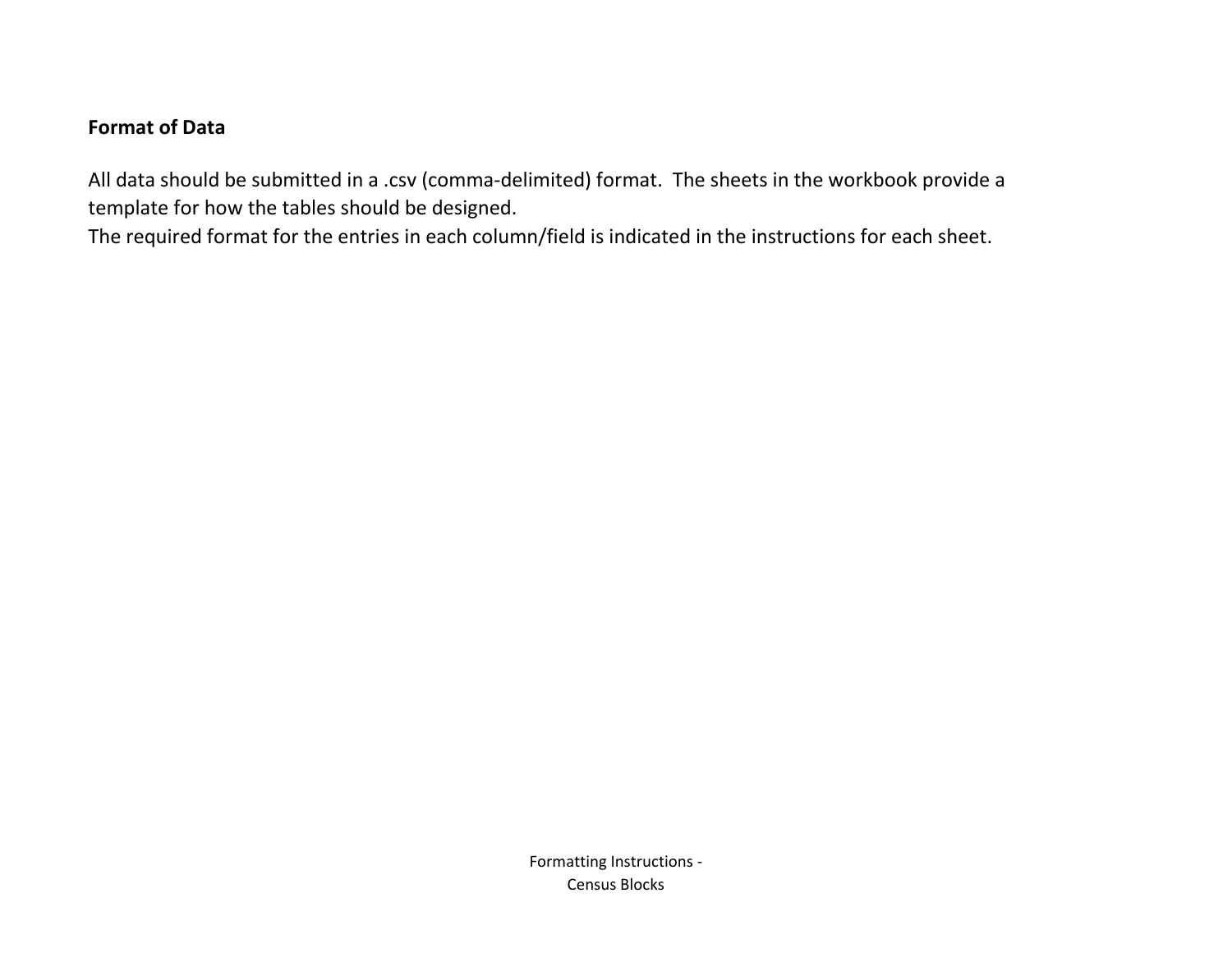## **"Census Block to Distribution Areas" Table**

For each census block in which the Company makes any MVPD Service, Internet Access Service, or telephone service, available to any customer location in the census block, state the distribution area that the census block belongs to in the table below. In general, this table is intended to provide a correspondence between distribution areas and the Census blocks that are contained within each distribution area.

| Column | <b>Variable Name</b> | Format  | <b>Possible Entries/Example Entries</b> | <b>Description</b>                          |
|--------|----------------------|---------|-----------------------------------------|---------------------------------------------|
| A      | block                | Text    | 110010062021037                         | 15-digit FIPS code for the census block     |
|        |                      |         |                                         | using the 2010 identifier from the 2010     |
|        |                      |         |                                         | TIGER/Line Block State-based Shapefile or   |
|        |                      |         |                                         | <b>Block County-based Shapefile</b>         |
| B      | cllida               | Text    | PDMTALMA2301                            | The CLLI distribution area code that        |
|        |                      |         |                                         | corresponds to the Census block             |
|        | <i>locations</i>     | Integer | 43                                      | Total number of Customer locations          |
|        |                      |         |                                         | where the Company offers service in the     |
|        |                      |         |                                         | distribution area that are contained in the |
|        |                      |         |                                         | stated Census block                         |

## **Notes by Column:**

**A:** The block identifier is a concatenation of Census 2010 state FIPS code, Census 2010 county FIPS code, Census 2010 census tract code and Census 2010 tabulation block number.

Please see the 2010 TIGER/Line Shapefiles Technical Documentation, Chapter 5, Part 5.2 at http://www.census.gov/geo/mapsdata/data/pdfs/tiger/tgrshp2010/TGRSHP10SF1CH5.pdf.

**B:** If multiple distribution areas serve customer locations in a census block, multiple observations should be created for the Census block, with each Census block/Distribution Area combination as a separate entry.